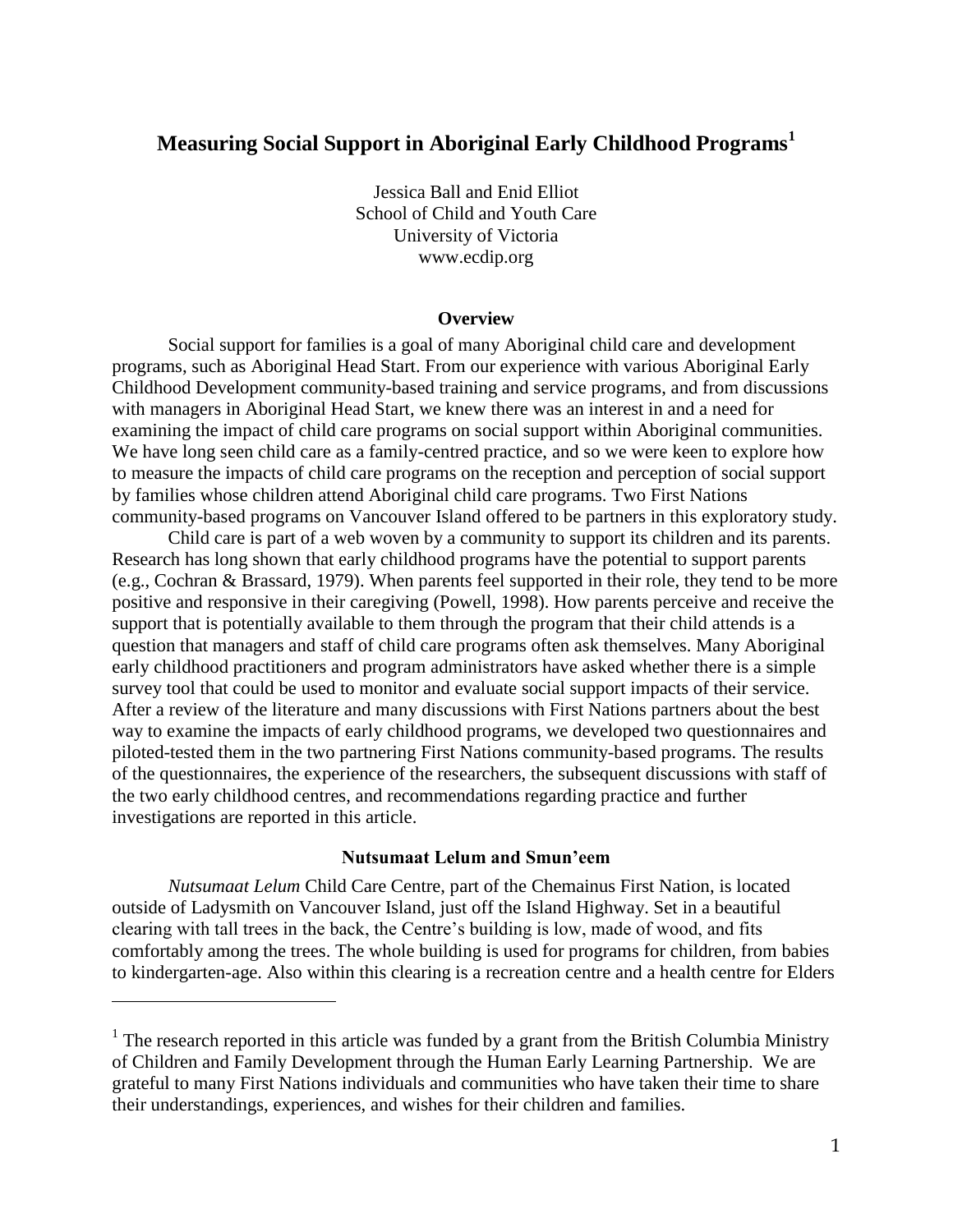in the community. Approximately forty families and fifty-six children are served in these children's programs, which include an Aboriginal Head Start program, care for children underthree, and a kindergarten program. A bus picks up and returns many of the children attending the Aboriginal Head Start program. Joan Gignac, the Director at *Nutsumaat Lelum,* discussed the current project with us and introduced us to her staff.

From this first contact, Joan introduced us to Ramona Melanson who runs *Smun'eem* Child Care Centre for the Penelukut Tribe at Kuper Island. Ramona welcomed us to her program. *Smun'eem* serves approximately 29 children from 21 families. There is a daycare centre serving children 0-5 years and an Aboriginal Head Start program for the children who are four and will be attending a school-based kindergarten the following year.

A brief walk from a 10 minute ferry ride over from Vancouver Island, the *Smun'eem* daycare and preschool program are in separate buildings connected by a covered play area. The daycare is a light-filled room where windows look out on trees and the playground. Since *Smun'eem* is a smaller program than *Nutsumaat Lelum*, they have been able to have the children in family groupings. Staff found that the babies demonstrated a strong desire (climbing over and under objects in the daycare) to be with their big brothers and sisters, and so the daycare has a variance in their license from the Ministry of Health Child Care Facilities Branch so that the babies do not need to be in a separate group. The babies toddle around after the bigger kids, and the older children are very gentle and watch out for the little ones.

Within both the Penelukut Tribe and Chemainus First Nation. the child care programs have been creatively connected with other parts of the community. The Directors of these Aboriginal Head Start programs are actively involved in the communities in a holistic manner. For example, Joan has provided craft evenings for the community, while Ramona is involved in helping get a soccer field happening for older children in the community.

Both of these programs work in informal ways to support their parents. For example, while visiting *Nutsumaat Lelum*, a staff person was observed being approached by a father of a one year old to take care of his child over a weekend. The father seemed to feel that the caregiver knew his son well and the child was very comfortable with this woman. The caregiver was excited about this possibility, and talked with Joan about it.

In more urban areas, staff may worry about liability issues and they might hold back for fear that they would then be seen as "babysitters". When asked about the program's policy on staff looking after children on their off-hours, Joan explained that some staff are relatives of children in the program, and so they would normally look after the children that they see in their work during their off-hours. Joan accepted these transactions for out-of-program care arrangements between staff and parents as long as these arrangements were separate from the program. Echoing Joan's word "we are all family" (Gignac, 2001), this permeable boundary between program and family care is a practical way that staff extend support to families.

### **Social Support**

Social support has been defined as "the mechanism by which interpersonal relationships presumably protect people from the deleterious effects of stress" (Kessler, Price, & Wortman, 1985). This type of support influences people's health and well-being in a complex manner. Untwining social interactions and relationships to get at the defining elements is challenging (Cohen, Underwood, & Gottlieb, 2000).

The first mention of the connection between health and social ties was in the late 1890's by the French sociologist Emile Durkheim. He pointed out the higher suicide rate among factory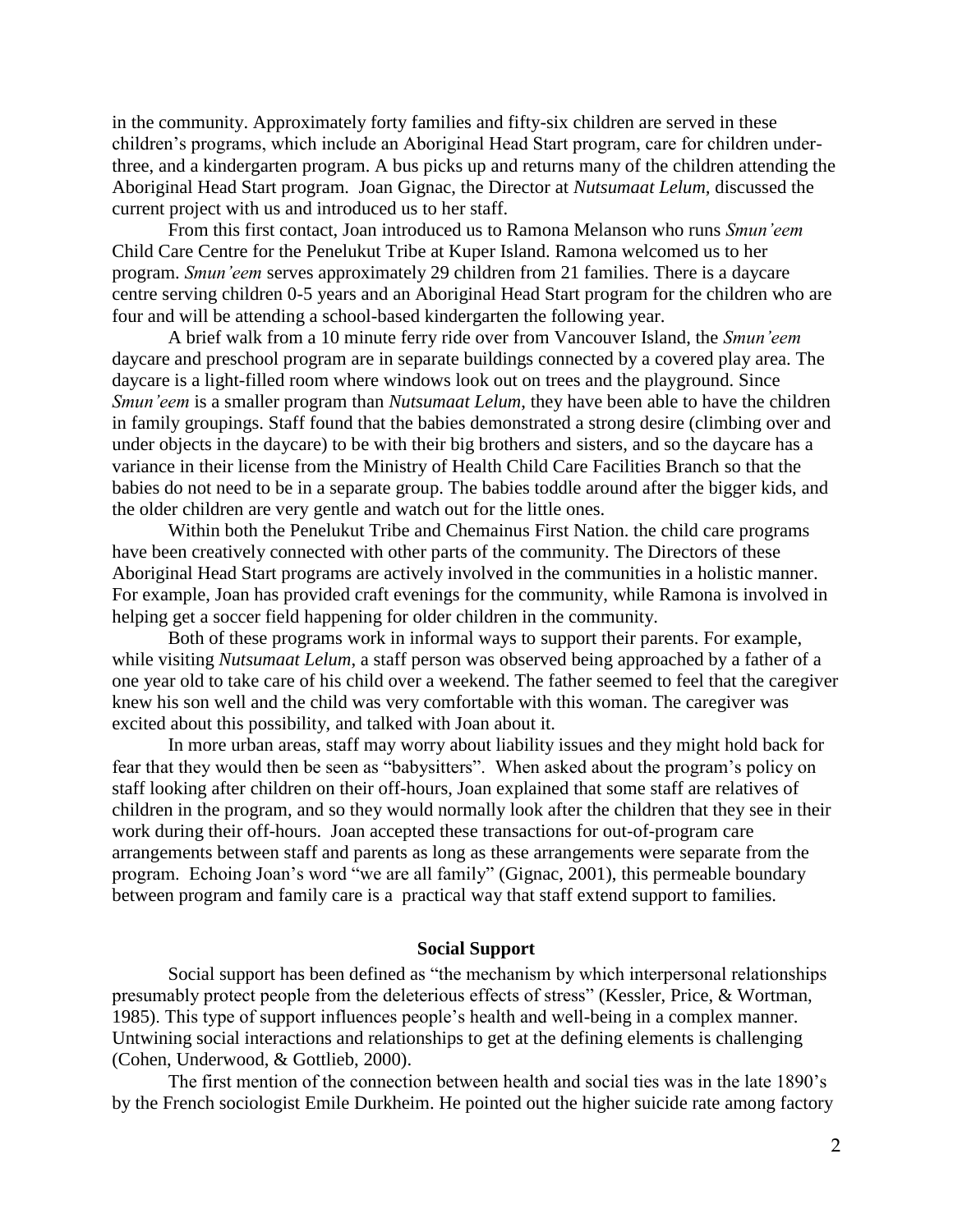workers who had left their farms and villages to move to the city. Seventy years later, Cassel and Cobb picked up on Durkheim's observations and made the connection that people with good social support are, generally, in better health (Cohen, Underwood et al., 2000).

Researchers have found that people embedded in supportive social networks are more likely to be buffered from the effects of stress (Cohen, Gottlieb, & Underwood, 2000; Sarason, Sarason, & Pierce, 1990b). Friends and family can offer tangible support, such as money, food, shelter, information, advice, and caregiving. Interestingly, while practical assistance in a crisis can be experienced as helpful and supportive, research suggests that what is even more helpful is the *perception* by individuals that support and caring is *available* in their immediate environment. Understanding how people define and perceive social support is challenging. It is not clear to investigators or program evaluators how to measure how successfully someone is connected to a community, how that individual views those connections, how those relationships are structured, or how they actually work to provide actual or potential support.

#### **Measuring of Social support**

Clearly social support cannot be treated as a unitary concept as it has several entwined dimensions. One type of support may be more effective in one context, while another type is effective in another situation. Several instruments have been developed to measure different dimensions of support where context, situation, type of support must all be considered (Cohen, Underwood et al., 2000). Sorting through the different dimensions of social support, as well as the meanings assigned to this concept by various ethnic groups and individuals, takes sensitive research.

**Social networks.** Social networks can be defined in terms of size, density, or structure. People may have a small network of friends and relations who know each other well (highly dense network), or a wide network of friends who are not connected (less dense network). Different networks vary in their usefulness at different points in an individual's life (MacPhee, Fritz, & Miller-Heyl, 1996). Cohen, Gottlieb, & Underwood (2000) have reviewed research that shows a clear association between social networks and health, but their explanation for this association is not straightforward. Defining an individual's network of social support presents difficulties since those networks vary widely. By defining network membership more narrowly, (e.g., only married people or only people with brothers or who belong to a church) researchers have had some success (Miller & Harwood, 2001). However, this limited gaze may leave out relevant factors. For example, MacPhee and colleagues (1996) warn that there are ethnic differences in networks of families, as well as influences of contexts, such as income level and rural or urban settings. Not only do social networks differ, but how the network functions to support families also differs across ethnic groups, social ecologies, and geographies.

Social Integration. People participate in a variety of social relationships and research has clearly demonstrated the health benefits, for most people, of having a broad range of social relationships. These relationships that might include a spiritual community, recreation partners, neighbours, or family (Cohen, Underwood et al., 2000). A broader and more diffuse network, where a person has relationships in a variety of separate areas which do not overlap, may allow an individual space to develop personally while a denser network, such as, a close network of friends and family who all know each other, may support an individual to remain in a particular role (Cochran, Larner, Riley, Gunnarsson, & Henderson, 1990). Either way, being an active member of a community seems to promote a sense of belonging and of being cared for and supported.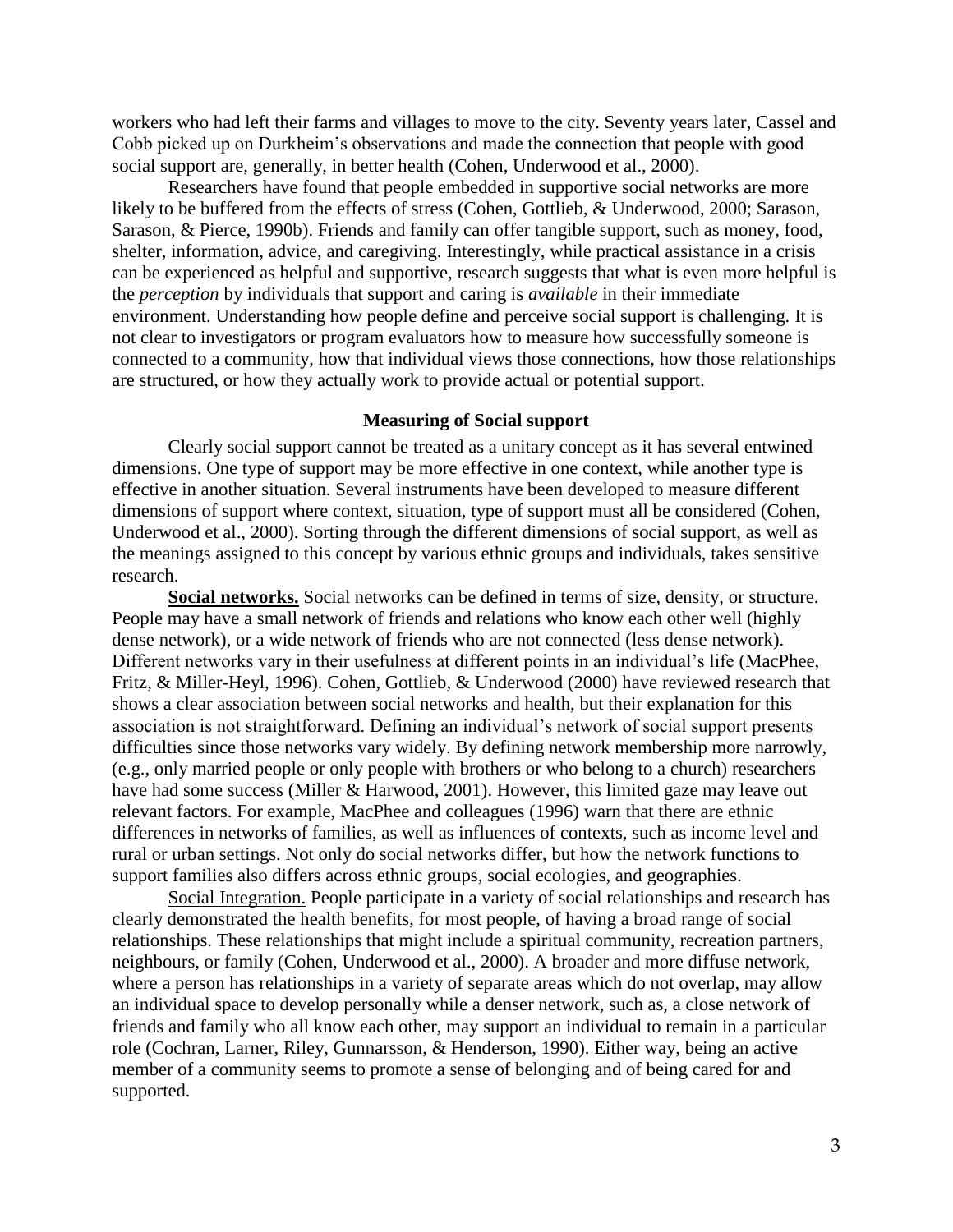Perceived Social Support. Social support has several functions: emotional support, tangible support, informational support, companionship support, and validation (Wills & Shinar, 2000). Some of these functions fall clearly into the category of received help—information and/or resources are tangible expressions of help—while other help, such as emotional support or companionship, may be received, but may or may not be perceived as support. Some received help is, of course, useful, but overall, the buffering effects seem to come from perceived support rather than actual help or received support.

Cohen and colleagues (2000) explain that: "it is the perception that others will provide resources when they are needed that is the key to stress-buffering… in short, the data suggest that whether or not one actually receives support is less important for health and adjustment than one's beliefs about its availability" (p. 7). Of course, in certain situations received support may be the support necessary to the situation and may be perceived as such. Received support and perceived support measures are not identical, as each may produce different effects. Understanding the different dynamics of received support and perceived support is a central challenge when assessing an intervention (Cohen, Underwood et al., 2000) .

Relationship. Relationship is another area for examination. Cohen (2000) and Sarason, Sarason & Pierce (1990a) suggest that looking at the properties and processes of relationship may yield pertinent information. In this area of research there are a number of unanswered questions (Sarason et al, 1990a). How do perceived support and actual relationship processes interact? What are the types of relationships that are the most supportive and what are the qualities of attachments that facilitate health? What effect does social support have on parents?

#### **Parents and Social Support**

Parents are very influential in the lives of their children. When they feel supported in their parental role they prove to be more responsive an positive as caregivers (Cochran, 1990; Powell, 1989) . Recognizing this, most early childhood programs try to support parents. In the United States, for example, the Head Start program has actively included parents since its inception (Oyemade, Washington, & Gullo, 1989), as has Aboriginal Head Start in Canada (Health Canada, 2001).

Doherty (2001) has taken a close look at types of programs designed to enhance or promote child development in Canada and other countries. She points out that while there is a higher incidence of developmental vulnerability for children living in poverty and/or living with a lone parent, **most** children are **not** at risk. Poverty can be stressful and depressing to a parent, thus making parents more vulnerable to poor parenting choices. But ineffective or detrimental parenting can exist anywhere and anytime. According to Doherty's (2001) review of research, key factors that put a child's development at risk include:

- Parenting styles (particularly hostile parenting)
- Living with a stressed parent
- Living with a parent who is depressed
- Lack of adequate stimulation (language and cognition)

Doherty looked at three different types of programs aimed at supporting children's development: child-focused programs, parent-focused programs, and combined children's program and parent-focused programs. She concluded that child-focused programs, and in particular centre-based group programs of high quality, are "the most effective for children at risk for developmental problems when they begin prior to age of three and are provided on a fullday rather than a part-day basis" (2001, p. ii). High quality child care provides parents with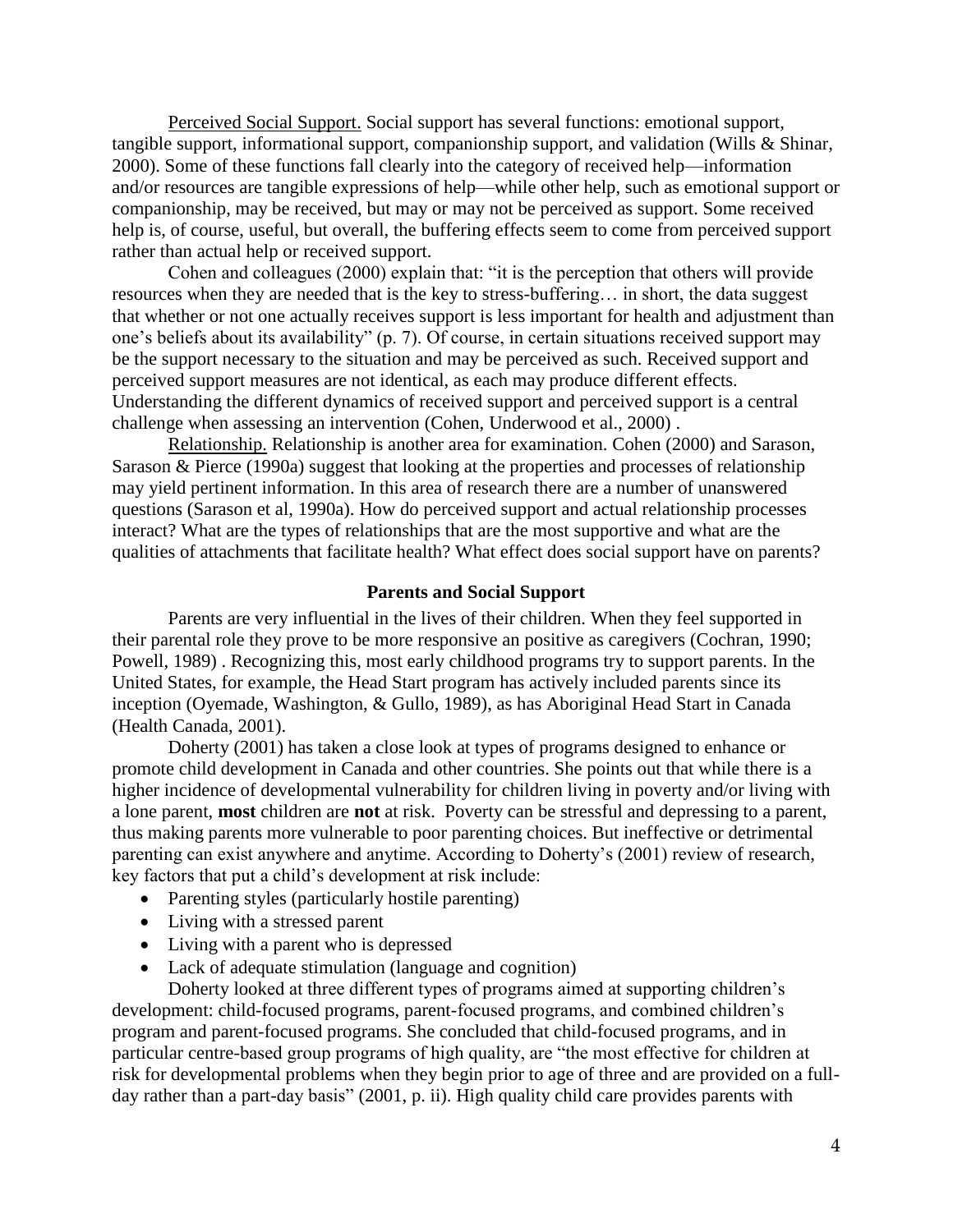support as they work or look for a full-time job or pursue further education without having to worrying about their children. At the same time, high quality child care programs provide informal relationships with staff and other parents.

There is increasing call to support children's social and emotional well-being nationally and internationally (Shonkoff & Phillips, 2000; Steinhauer, 1999). Myers (1992) emphasizes that "unity and interaction among the physical, mental, social, and emotional dimensions of development lie at the core of the discussion" (p. xxiii). He has consistently called for policies that empower families and communities, building on their strengths (p. xix).

Over the last 30 years, there has been the emergence of "the image of early childhood programs as family support systems that function as modern-day versions of the traditional extended family" (Powell, 1998, p. 60). Powell notes that there is an accepted understanding within the field that supporting parents will strengthen parenting behaviours. Another key to the effectiveness of child care programs that Powell identifies is the confidence parents and staff had in each other. Parents tend to be concerned about caregivers' knowledge and skills, and must trust that the caregiver is a caring person, while caregivers tend to be focused on encouraging open communication with parents and discussion on childrearing questions.

#### **American Head Start and Social support**

Supporting parents has been a goal of American Head Start from its inception in 1967; parents are encouraged to be involved in decision making, helping in the class or working with their child. Studies conclude that parental involvement contributes to positive growth and upward mobility of American Head Start parents. Research has shown that parents involved with American Head Start have a greater quality of life, increased confidence in coping skills and decreased feeling of anxiety, depression and stress (Oyemade et al., 1989).

Early childhood programs can offer support to families, as families have interactions with the programs every day. At pick up and drop off times, parents can connect with staff if only for a few minutes, and these informal exchanges can build relationships. For example, the Alaska Head Start Family Wellness Demonstration Project, investigating family strengths, found that participating families mentioned Head Start as providing social support (Mead, Clarson, Stewart, Cordes, & Bates, 1997). In other research, bolstering a parent's belief in their ability to advocate for their children appeared to increase parents' perceived effectiveness in their children's lives, which was related to their children's academic abilities (Seefeld, Denton, Galper, & Younoszai, 1999). As parents gain confidence with their role in the well-being of their children, they are empowered to see themselves as their children's teachers, as advocates for their children, and as having an effect on their development (Powell, 1998). Children's well-being and the well-being of parents, families and communities seem to be inter-related (Beauvais & Jenson, 2003).

American Head Start has as one of its goals, the encouragement of parental advocacy skills. Several studies (Fagan & Iglesias, 1999; Hubbs-Tait et al., 2002; Ritblatt, Brassert, Johnson, & Gomez, 2001) have found that parents who were involved with Head Start programs did gain in self confidence and the skills necessary to advocate for their children. Advocacy skills are necessary for parents to access the necessary resources for their children and their families. Parents need confidence and skills to be advocates while they also need time to pursue their own goals of work, school or reorganization of their lives.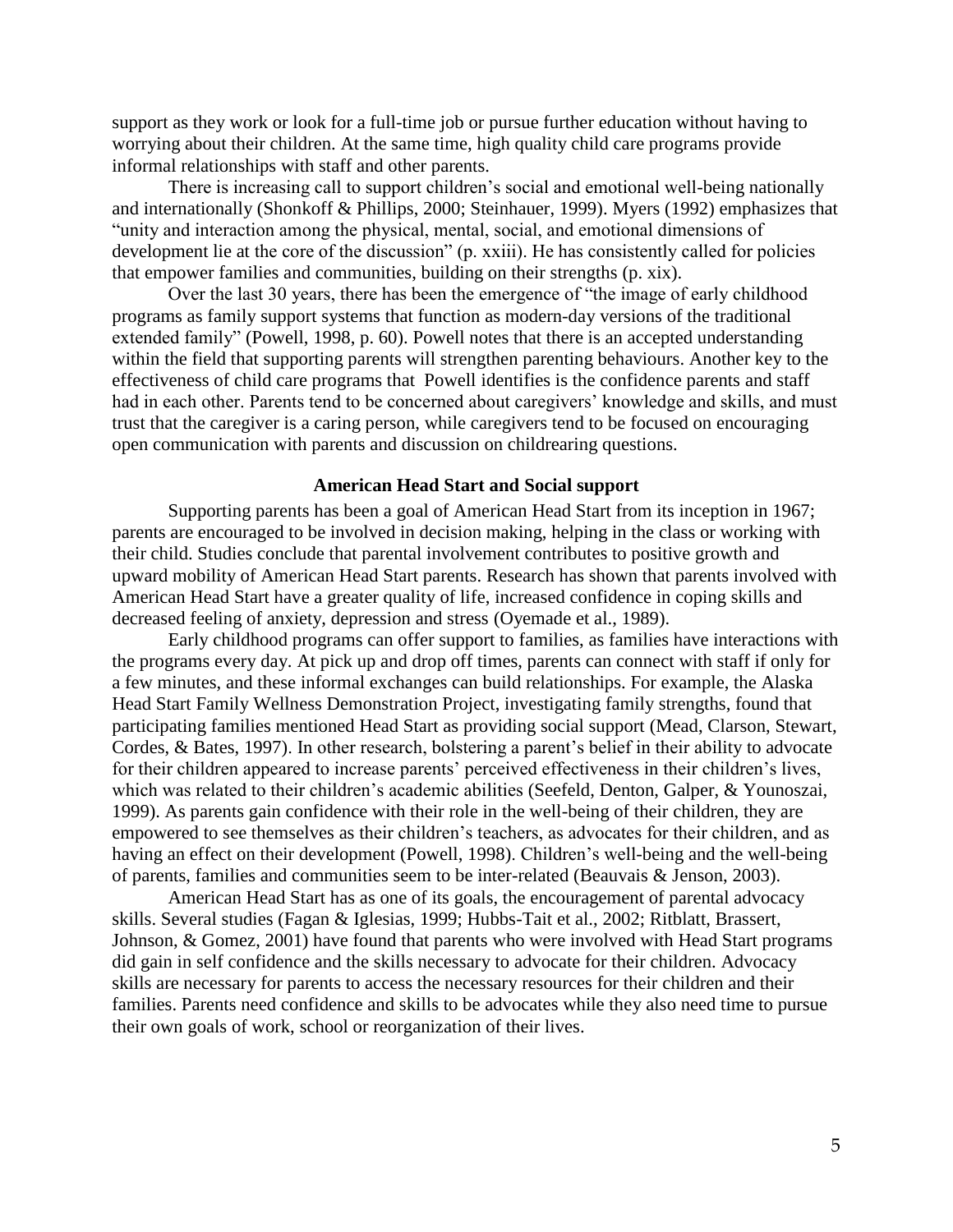#### **Aboriginal Head Start**

Results of studies of American Head Start and other studies and reports (McCain & Mustard, 1999) formed part of the impetus for initiating Aboriginal Head Start in Canada in the mid-1990's. Consistent with Head Start philosophy, parents and community are involved in the "design and implementation of preschool projects" (Health Canada, 2001). Aboriginal Head Start has an added emphasis on culture, with an explicit goal being the celebration of the diverse Aboriginal communities and their cultures across Canada. The British Columbia Aboriginal Child Care Society (1998) has developed a handbook on the process of developing culturally focused Aboriginal early childhood programs, focused on cultural relevance and on the unique cultural aspects of each community.

## **Aboriginal Head Start in BC and Parental Support**

While Aboriginal Head Start is relatively new, Infant Development Programs have been operating in some Aboriginal communities in British Columbia for over twenty years (Davies & Mayfield, 1981; Mayfield & Davies, 1984). Their goal has also been to work to "enhance the Native cultural values and traditional child-rearing practices in the family" (Davies & Mayfield, 1981, p. 13).

Greenwood and Fiske (2003) recently studied the impact of Aboriginal Head Start programs on social support in communities in British Columbia, gathering data on "how participating parents and guardians perceived the role of the Head Start Program in their support networks" (p. 9). Involving eight child care programs, they used a modified version of the Social Support Questionnaire (SSQ). They found that most families viewed their involvement in Aboriginal Head Start as being supportive. Reporting findings similar to studies of American Head Start (Fagan & Iglesias, 1999; Hubbs-Tait et al., 2002; Seefeld et al., 1999; Shonkoff & Phillips, 2000), they also found that involvement in the program gave parents "a new sense of confidence" and encouragement to advocate for their children.

Comments collected by Greenwood and Fiske indicated that the roles of Aboriginal Head Start staff in supporting parents were even more important when extended family was far away. In particular, staff offered opportunities for cultural learning when family was absent. Head Start as a program was seen to be supportive, but the "caring and reliable" relationships with the staff was "the most important support" (2003, p. 22).

#### **Our Research Decisions**

Several points emerged from looking at Greenwood and Fiske's (2003) *Social Support Project: BC Aboriginal Head Start*. They had modified the SSQ to be culturally sensitive, as well as to include questions relating to issues of culture. They had also interviewed participants and recorded their voluntary comments. The authors made note of the sensitive nature of these issues of social support and the possible distressing effect of interviewing people who may have had traumatic incidents in their lives.

Greenwood and Fiske aimed for a balanced sample of ten parents from each of the centres who were seen as: a) being inactive in social support networks and activities; b) parents/guardians who were former Aboriginal Head Start parents actively participating in social support networks; and c) current active parents/guardians. However, they fell short of their goal of ten participants from each of the eight centres, and also fell short of their proposed balance of parents/guardians. We speculated that this might have been due in part to the length and detail of the questionnaire procedure.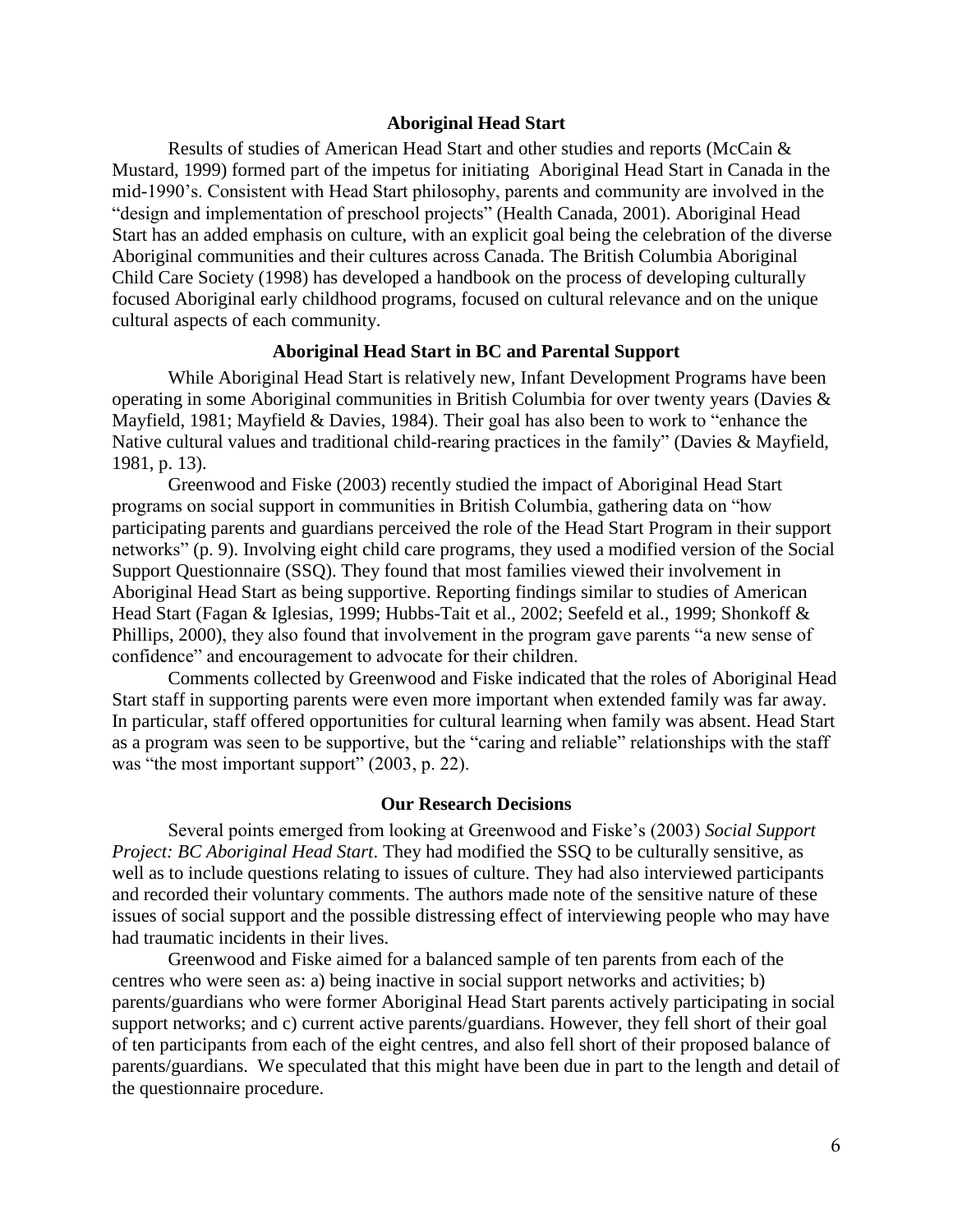To achieve greater parental participation, we created a simple one-page questionnaire, shown in Table 1. The language was intended to be plain and unambiguous. The questions were intended to be relatively non-intrusive, since probing into social networks can have emotional impacts (e.g., parents might be new to a community and feeling isolated, or might have lost a friend recently). We focused on trying to learn more about the friends who parents relied on for support with their children. Relevant to their efficacy as parents, this was an area most likely impacted by the early childhood program. Coming and going, and meeting other parents and staff, parents have the potential to create new relationships.

#### Table 1: Parent Social Support Questionnaire

| Please help us by answering the following questions. We are hoping to understand how child care programs support<br>families. In these questions "child care program" means |
|-----------------------------------------------------------------------------------------------------------------------------------------------------------------------------|
| 1. Does your child seem to enjoy being at his or her child care program. (Circle one)<br>Sometimes<br>Always<br>Never                                                       |
| 2. Does your child sing songs, tell stories, or do activities he/she learned at the program?<br>Sometime<br>Always<br>Never                                                 |
| 3. Do you, as a parent, feel welcomed in the program? (Circle one)<br>Always Sometimes<br>Never                                                                             |
| 4. Does the staff have time to answer any questions you might have? (Circle one)<br>Always Sometimes Never                                                                  |
| 5. Through the program have you met other families with whom you have begun a friendship?<br>No families 1-2 families 3 or more families                                    |
| 6. If you have a worry about your child whom can you ask? (Circle all that apply)<br>Child care staff Family Another parent in the program other (explain)                  |
| 7. Since joining the child care program are there more people you can turn to for help if you have a family worry or<br>emergency?                                          |
| Yes Maybe No                                                                                                                                                                |
| 8. If you had a family emergency and child care staff were available would you turn to them?                                                                                |
| Yes<br>Maybe<br>N <sub>o</sub>                                                                                                                                              |
| 9. Whom do you ask about traditional knowledge and ways of raising children?                                                                                                |
| Elders<br>Family<br>Child care staff<br>Other                                                                                                                               |
| 10. Since your child started the program do you feel there are more people supporting you as a parent?                                                                      |
| Maybe<br>N <sub>0</sub><br><b>Yes</b>                                                                                                                                       |
| 11. "I feel I am a better parent since my child started coming to the program." Is this true for you?<br>Yes Maybe<br>No                                                    |
|                                                                                                                                                                             |
| 12. Can you describe how the child care program has affected your family?                                                                                                   |
| © Ball & Elliot 2009. Please request permission to use.                                                                                                                     |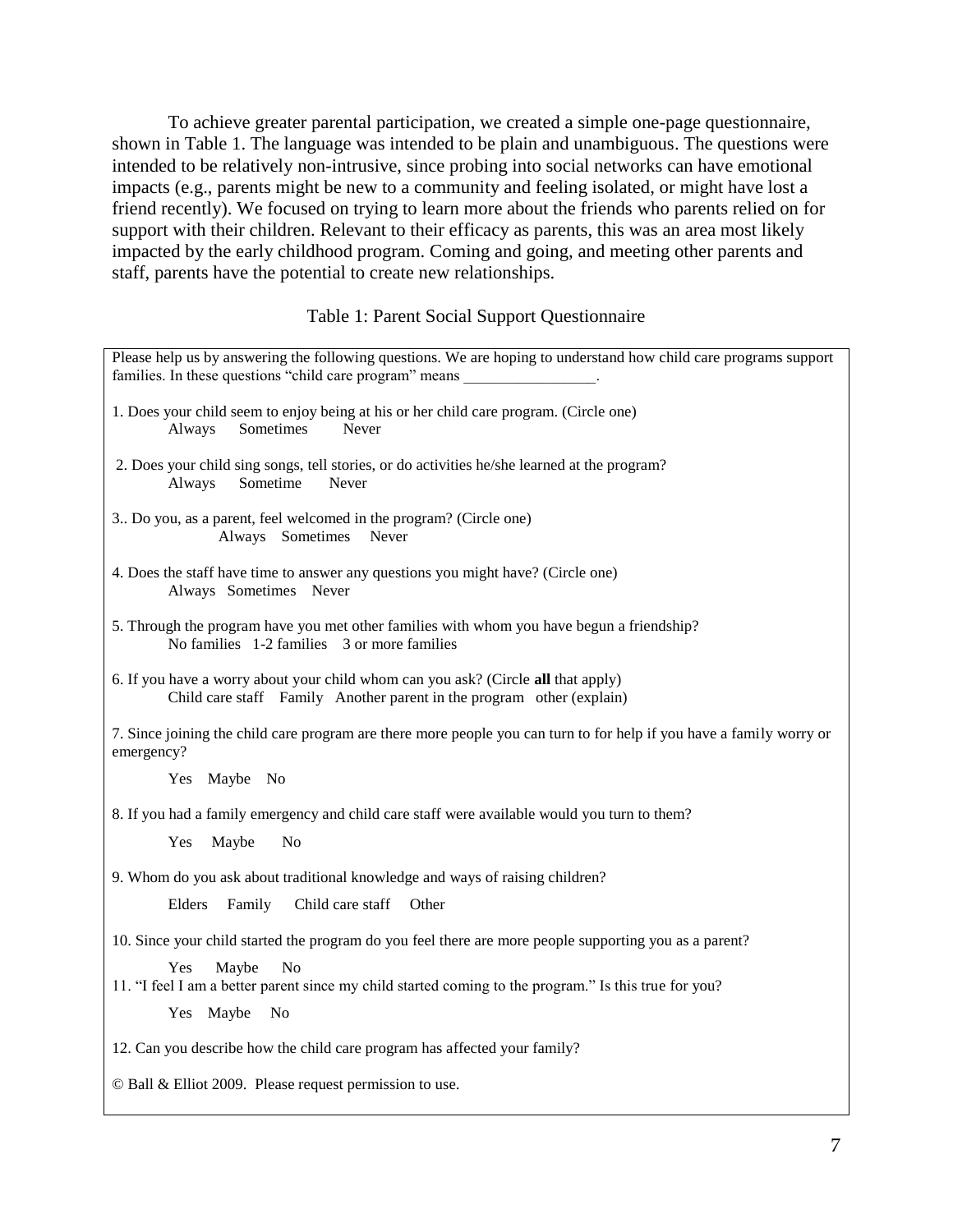Several of our questions were aimed at discerning the quality of the early childhood program with regards to receiving and responding to parents. It is considered good practice to create a welcoming environment. If parents felt welcomed, we believed that they would be more open to a relationship with the staff and other parents. If parents felt staff had time for their questions, it would seem to us that staff were then communicating that they valued parents and their concerns, which we feel is another contributing factor to an atmosphere of welcome.

We also created a questionnaire for staff, as shown in Table 2. The questionnaire was intended to enable an exploration of whether there is a connection between how parents view a child care program and how staff view their role with parents. In the pilot study, staff responded very favorably to the questionnaire and the process of filling them out stimulated intensive staff discussion about parents' social support networks.

#### Table 2: Staff questionnaire

| Please fill out the following questionnaire. We are hoping to understand how child care programs support families.<br>We are asking parents in your program to fill out a questionnaire about where they find support as parents. We<br>would also like to ask for your input. |
|--------------------------------------------------------------------------------------------------------------------------------------------------------------------------------------------------------------------------------------------------------------------------------|
| 1. As a staff person do you feel that you have time to welcome parents at drop off and pick up times?<br>Always Most of the time Sometimes Never                                                                                                                               |
| 2. Do parent approach you with questions about their children?<br>Sometimes Never<br>Often                                                                                                                                                                                     |
| 3. Do you feel that you have time to answer parents' concerns or questions?<br>Always Most of the time Sometimes Never                                                                                                                                                         |
| 4. In your program do you see parents making connections with each other?<br>Often Sometimes Never                                                                                                                                                                             |
| Comments:                                                                                                                                                                                                                                                                      |
| $\odot$ Ball & Elliot 2009. Please request permission to use.                                                                                                                                                                                                                  |

#### **Urban Programs Compared to On-Reserve Programs**

The programs participating in the project by Greenwood and Fiske were urban. In contrast, our research was carried out with on-reserve programs that are embedded in rural communities. On-reserve and off-reserve contexts present very different social network scenarios. On-reserve, social networks tend to be very closely knit, potentially with siblings attending the centre together, cousins in the same group and many of the parents related or familiar with each other. If the Aboriginal Head Start staff are from the community, they might be aunties or grandmothers of some of the children in the program. Off-reserve programs, on the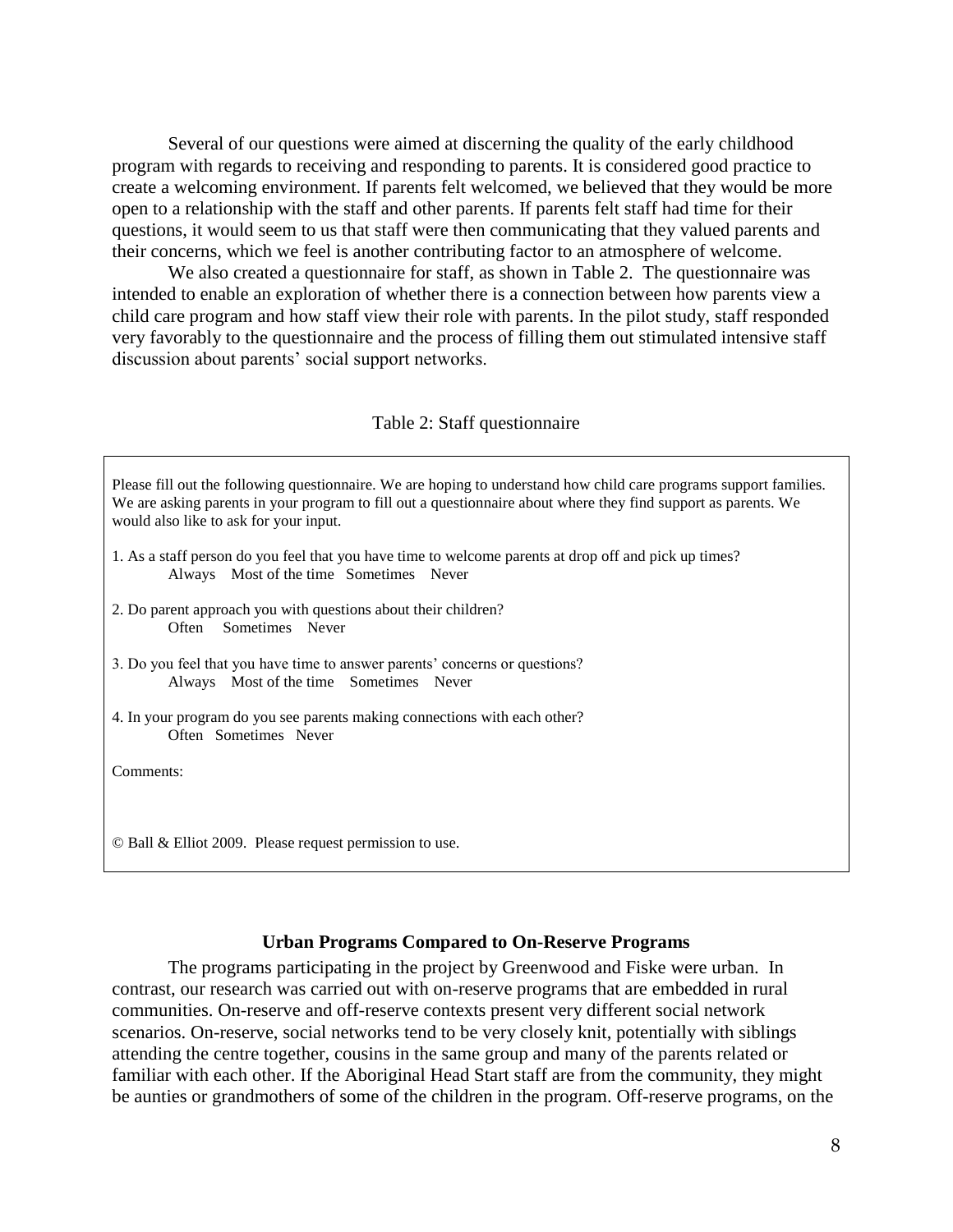other hand, tend to have a looser structure as families are from different communities and bands, often from distant locales, with far less inter-relatedness.

In British Columbia, most on-reserve child care and development programs are rural, while off-reserve programs are mainly urban. Parents in each setting face different problems and different stresses. In an urban setting, parents may experience a sense of isolation or racism that might not be as omnipresent for parents within an established Aboriginal community. However, parents in a small, rural Aboriginal community may not be able to escape relationships that are not supportive. These examples of possible differences illustrate the point that families living onreserve may have different sets of social support strengths and challenges compared to families living off-reserve.

On-reserve programs typically have only one culture and language on which to focus. Off-reserve programs may have several language groups and cultures represented among their parents and children. Thus the approach to culture and language will differ depending on where a program is embedded. Since social support is a question of social networks, social relationships and how they interact to support parents, different forces may be at work depending upon the location of the child care program.

#### **Our Findings at** *Nutsumaat Lelum* **and Kuper Island**

*Nutsumaat Lelum* Child Care Centre near Ladysmith and *Smun'eem* Child Care Program on Kuper Island agreed to pilot the questionnaire. The staff of both programs were fairly confident about their relations with parents and conveyed that they did not feel threatened by the questionnaire going out to parents. The directors in both of the participating programs actively and persistently sought the participation of the parents whose children were attending their program to complete the questionnaire survey. The return rate was 33% for *Nutsumaat Lelum* and 29% for *Smun'eem*. Almost all of the respondents were mothers, though not all, hence our use of the term 'parents' in this report. The fact that most 'parents' involved in child care programs and in research are mothers is often overlooked. Outreach and involvement of fathers in child care programs and research remains a challenge in both Aboriginal and non-Aboriginal contexts. It is likely that social support is perceived and accessed differently by men than by women, and that different kinds of program activities and overtures by staff are effective for mothers versus fathers. This is an area of research and programming that warrants more attention.

Similar to the experience of Greenwood and Fiske, we found that surveyed parents/guardians were "satisfied with the social support they received." Our questionnaires and observations indicated that parents felt supported and connected to the staff and program. Parents also felt that since they began bringing their child to the child development program they had more people supporting them as a parent. So it would seem that their social networks had increased or grown broader. Participants in the study by Greenwood and Fiske noted that meeting other individuals through child care activities "gave them an opportunity to develop connections" which resulted in one or more social relationship. In our study, almost all parents felt that they had met at least one or two new families through the child care program with whom they had become friends. Parents reported that they felt that they could turn to another parent in the program for advice or support. Over half the respondent parents agreed that they felt they had more support and were better parents since becoming involved in the program: *"I feel support emotionally, mentally and I know that my son is well taken care of and the staff are compassionate for our First Nation Children."*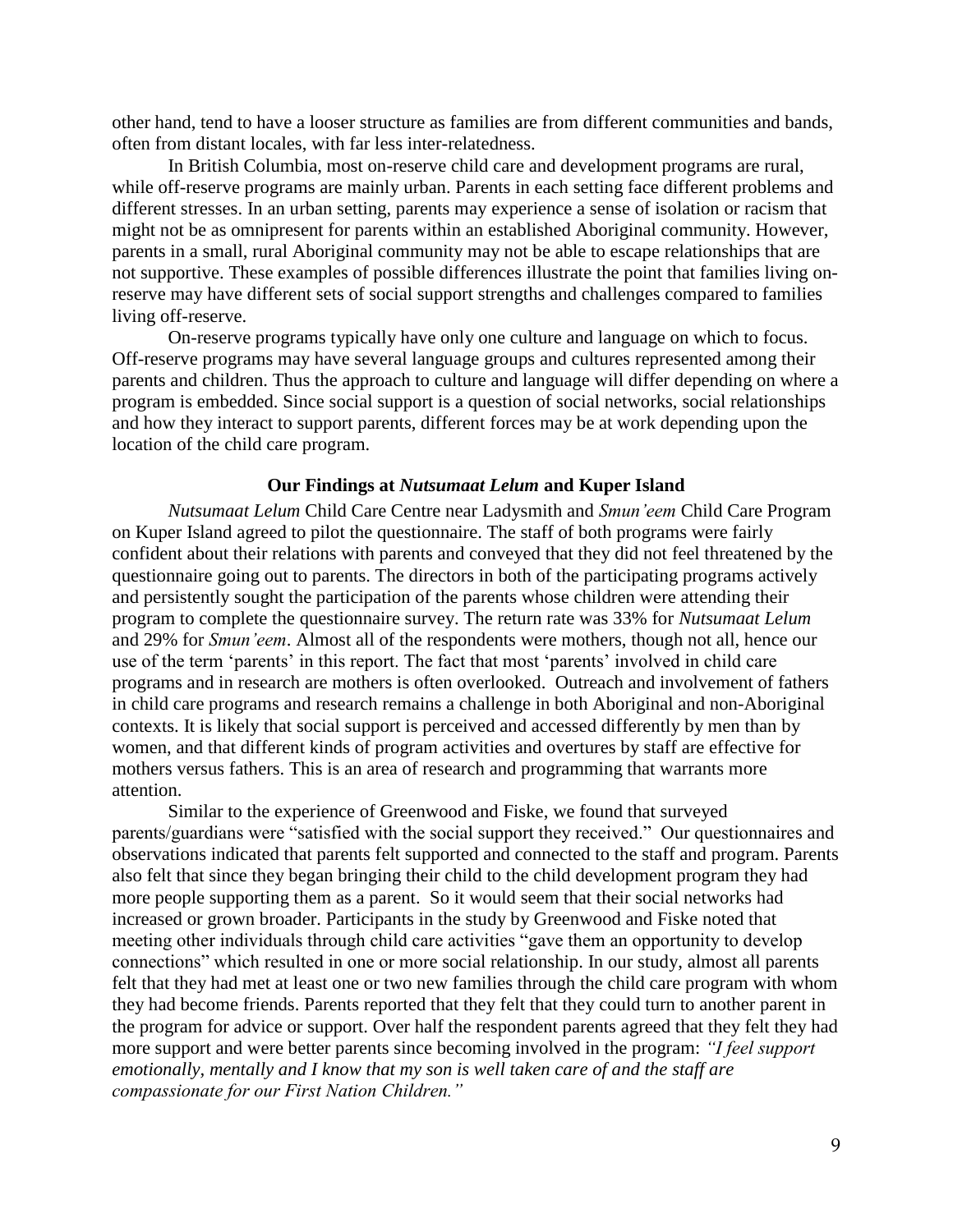Parents who responded were very positive about the role of *Nutsumaat Lelum* and *Smun'eem* in their lives and the lives of their children. They felt welcomed and saw their children learning and enjoying the program: "*Nutsumaat Lelum has had a positive impact on our children and our family as a whole. We have a reliable service for all three of our children that we know our children enjoy. We can leave them and feel good about it with no regret overall the staff are great. Very understanding, very loving."* Feeling welcomed and seeing their child's involvement in the program supported and included the parents: "*I was brought up abused so I have a hard time to trust people. Nutsumaat Lelum is like another family for me."* 

Parents perceived caregivers as having the time to answer their questions. Most parents reported that they felt they could ask caregivers if they had a concern about their child. Most parents also felt they could or might turn to child care staff in emergencies. *"They are always willing to help/support me as a single mother and I welcome any advice they may have."*

Staff were more critical of themselves than the parents were about staff. While parents felt staff were welcoming and approachable, staff felt they did not always have time to welcome parents or to answer their questions and that there was more they could be doing. Staff may feel they are too busy, but this does not necessarily come across to parents. Having spoken with staff and observed the programs, it seems that the staff in both programs have set high standards for themselves. In conversation with the staff of both programs, it was clear that staff wanted to connect with families. One staff person echoed others' comments when she said, *"It is difficult to be there for parents as they come in every morning, but when parents initiate conversation or questions I make every effort to acknowledge, help and find answers to their concerns."* Another staff person, who felt she did not always have time for parents, elaborated: *"My time in daycare and preschool is limited and that reflects upon my answers [to the questionnaire]. But living in the community covers this limitation. Because I live here, I am aware of family and children and I can keep up to date. Coast Salish tradition provides care for each other all the time and does not limit caring to just work time."*

These two groups of staff were fairly confident; their programs had been running for a few years. The questionnaire was seen by them as a tool to evaluate and possibly improve their programs, rather than as a threat. A new staff in a new program might not have such confidence. They might be still finding their feet in the program as new Early Childhood Educators or they may be new to the community. One staff member commented: *"For non-status ECE it takes time to establish trust with families---families turn to aunties who work here."*

#### **Issues in Measuring Social Support**

There are difficulties doing this research. Greenwood and Fiske (2003) note "social support measures seek to identify complex relationships" (p. 6). Exactly what to measure, and how, is not always clear. A parent with a wide network of friends and relations has multiple sources for information and resources. What type of friend is the best? How close and supportive is the family or how open is the social network? These are all relevant questions. Network structures function differently from one another and differently depending upon the context. While evidence points to Aboriginal Head Start's role in providing social support and encouraging social support networks, a closer look will yield a deeper understanding.

**Choice of method.** A questionnaire is the most common approach to investigating social support. Yet, filling out a questionnaire takes time, and for people with young children it may be just one more task that can be put off until 'later.' At both sites, it took considerable effort on the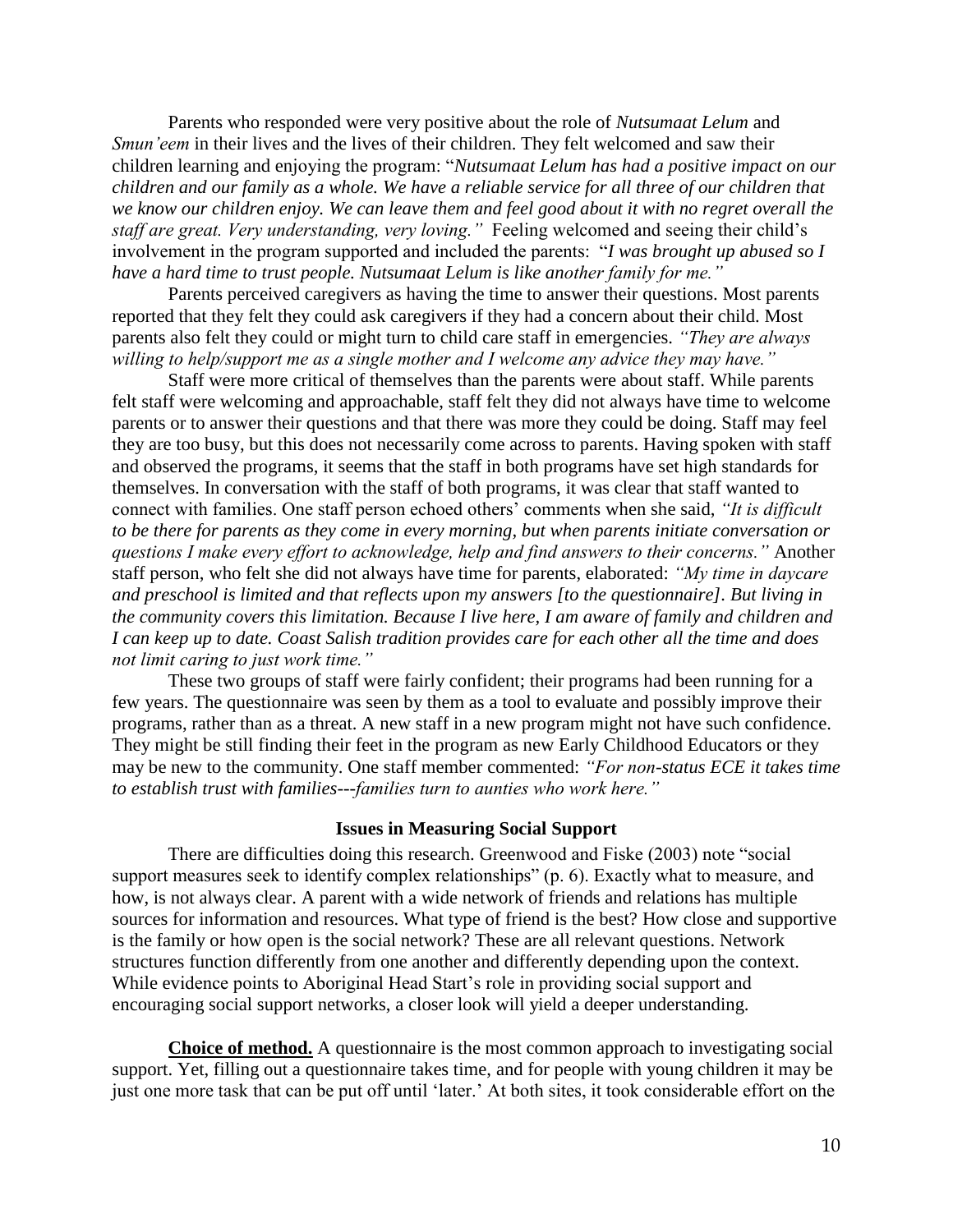part of the staff, the director and the researcher to get the one-third return that we did. In a discussion following the implementation of the questionnaire, the staff at *Nutsumaat Lelum* decided they were not enthusiastic about using a questionnaire as a method; they felt parents did not have the time or the inclination to fill it out, and that it did not yield as much insight as a conversational interview might do. They suggested emailing or calling parents. However, in a follow-up discussion with parents to explore their preferences, no parents were eager to be interviewed over the phone and they pointed out that email was only possible for the minority of parents with access to a computer and internet.

**Participation/Response rates.** There were other practical problems. In many Aboriginal Head Start programs and child care programs, children come to and from home on a bus, making it difficult to ask their parents to fill out a questionnaire or to be interviewed in person. In our study, it was much easier to connect with the families of the infants and toddlers who come into the program themselves to drop off and pick up their child. An in-person request was more successful. If a research or program evaluation process is planned to stretch over a period of time, then connecting with parents of infants and toddlers and continuing the contact might yield higher participation rates.

**Sampling bias.** Another challenge is sampling bias. As Greenwood and Fiske found, in our study the questionnaires were more likely to be filled out by parents who were actively involved in and connected to the program. These parents are already predisposed to be positive. Hearing from parents who are less active in their children's programs - and especially from fathers - would give a richer picture of its impact on social support. For future research, more intensive case study may be fruitful. For example, staff could hold information sessions with parents explaining the importance of the information gathering exercise, encourage everyone to participate and recognize participation in the study with an honorarium. Clearly, this is not practical for program evaluation on a regular basis.

**Social intrusion.** Another difficulty is the intrusive nature of questions about social support. We agree with Greenwood and Fiske that questions must be asked with care to avoid bringing up painful issues, such as drawing attention to isolation or loss of support. An Elder member of Penelakut Tribe pointed out that many Aboriginal parents may lack confidence about their parenting effectiveness. She suggested that instead of asking parents if their parenting had 'improved' since their children became involved in the early childhood program, it might be better to ask if they were more 'knowledgeable.' She explained: *"We wouldn't want them to think they were a bad parent before".* 

**Challenging staff confidence.** Both of the child care centres that participated in this pilot study were extremely welcoming and helpful. Both had been going for several years and had ironed out many of the problems that programs typically face as they are getting started. But for parents and staff in communities just developing their program, a questionnaire could seem overwhelming or threatening and yield low participation and even biased reports shielding realities about the extent of outreach and support to parents.

**Paperwork overload.** Both directors in the programs participating in this study were busy with their programs and within the community and although the program, staff, families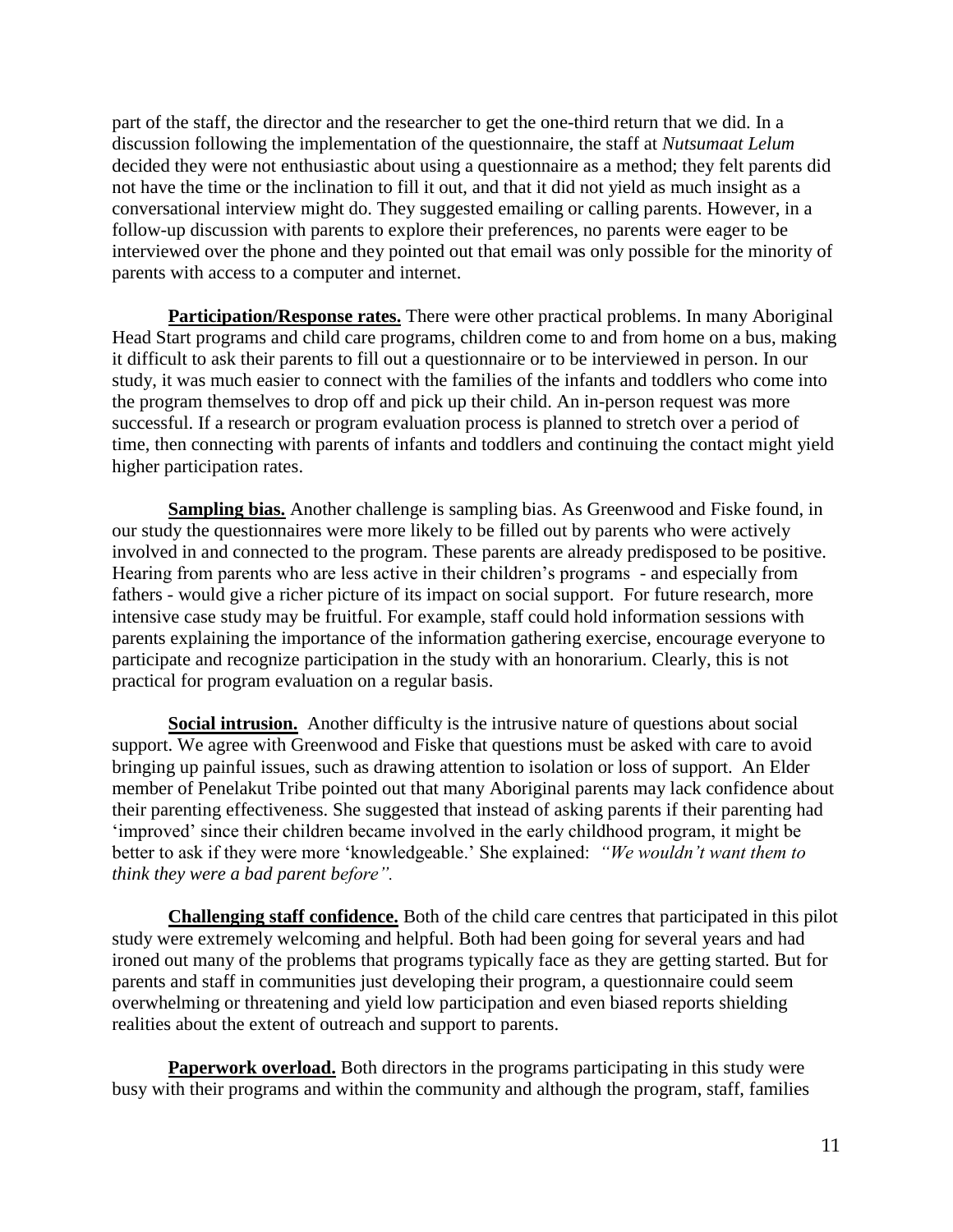and children were their primary focus, each Director managed to find time to help with questionnaire return and to meet with the researcher. Yet we recognized that it is important not to distract or overload the Director with too many additional tasks. The large amount of paperwork expected in many Aboriginal early childhood programs is a recurrent theme among child care practitioners in our research projects.

**Confidentiality.** Confidentiality can be an issue in on-reserve programs. Asking parents' perceptions of the support they receive from their involvement in child care and development program can be a sensitive issue if parents have critical comments to make. Parents must be assured of anonymity, which can be difficult to assure in a small program where only some parents respond to questionnaires or phone interviews. Staff also need to feel supported in order to hear critical feedback in a constructive manner.

**Understanding the dynamics of social support.** Clearly there are many more questions about the social support impacts of children's participation in early childhood programs than our questionnaire sought to ask. The questionnaire we piloted was deliberately short and nonintrusive for reasons already discussed. However, it would be ideal if research could uncover the dynamics of the support generated by child care and development programs. While respondents in the current study were happy with the programs in which they were involved, it was not clear exactly what aspects of the programs yielded positive support outcomes. Is it connection with other parents or with staff that is most important? Does the program reinforce parents in their role as a parent? How can staff be more effective? Are there differing needs between urban and on-reserve programs? How does the program impact parents whose children travel on the bus and have little physical contact with the centre? We recommend that case studies involving both involved and non-involved mothers, fathers, and guardians would likely shed light on these questions. Again, this is not a feasible approach for routine program evaluation.

## **Recommendations**

Based on our experience and feedback from *Nutsumaat Lelum* and *Smun'eem* we recommend:

- **Keep survey instruments simple**. It was clear that parents in the participating communities would not participate in any survey that was more complicated than the one we developed in consultation with staff for the current pilot study.
- **Include staff**. Including staff has several outcomes: they support the process of information gathering; they reflect on their own roles in supporting parents; and they offer another perspective on factors affecting the program's contributions to social support.
- **Include mothers and fathers.** Including as many mothers and fathers as possible provides the most relevant perspectives on social support.
- **Include Elders**. While Elders may not have young children in a program, they are widely acknowledged as the spiritual and cultural centre of most Aboriginal communities. Their insights are important, and their acceptance of the research or program evaluation process may provide a further means of increasing connection with parents.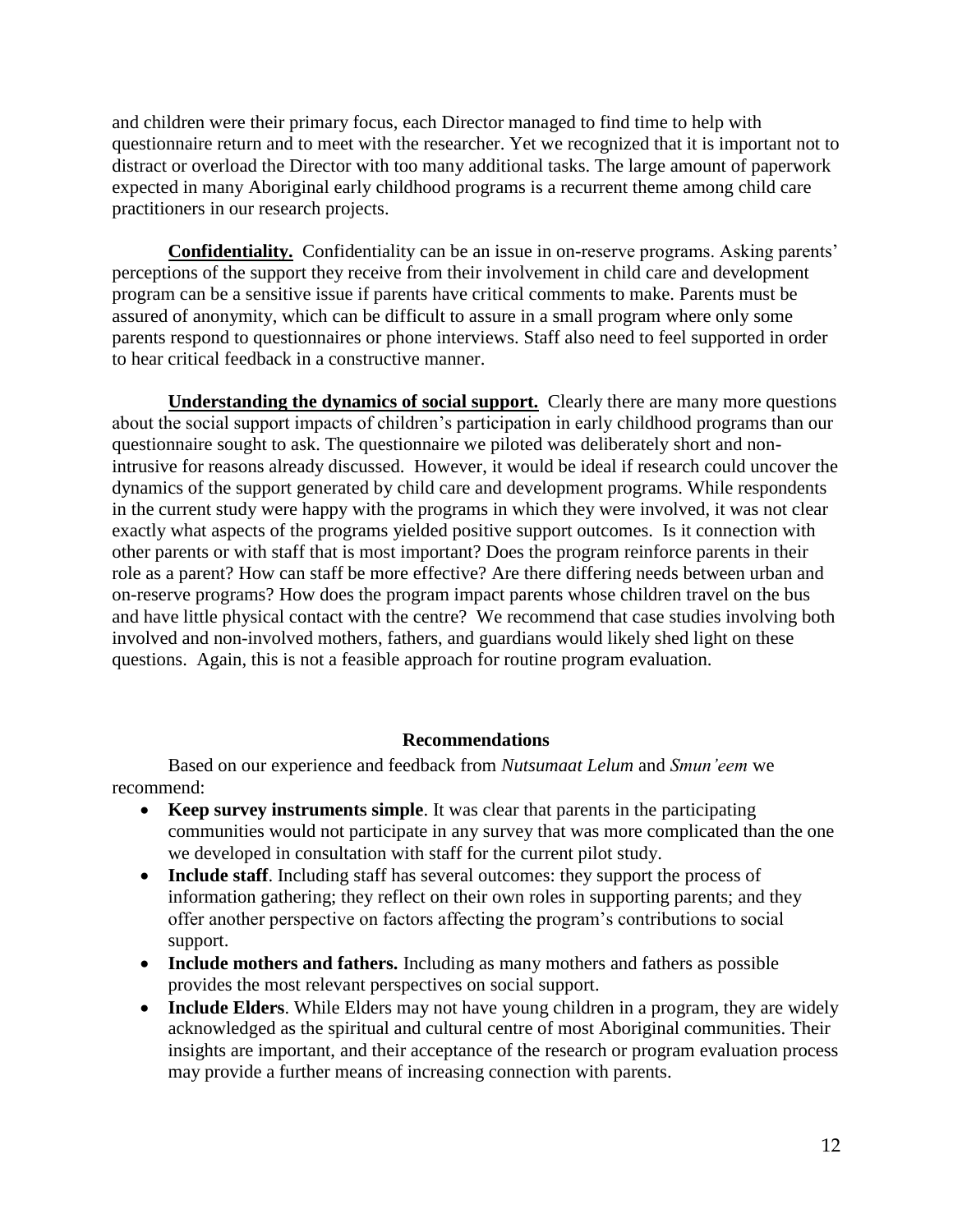- **Make contact with unaffiliated parents**. Understanding the perspectives of mothers and fathers who are less involved in or at a distance from the program is critical to understanding the ways in which programs can effectively support all parents. Honoraria or some other incentives may be necessary to obtain their feedback.
- **Talk to parents, face to face**. Short, fifteen-minute conversational interviews based on a simple list of questions are likely to elicit more information than a questionnaire because they can be done in a more personal manner and the parents can elaborate and volunteer new dimensions in their commentary.
- Don't overload staff. Be careful of distracting staff from their frontline work with paperwork or evaluation activities unless they can see how their program, the families they serve, or they personally will benefit an immediate, tangible way.
- **Start and end the year with staff interviewing parents**. If staff did interviews with parents at the beginning of the year, it would sensitize staff to possible issues facing a family and help in the centre's plan for supporting families. At the end of the year, a follow-up interview might identify what strategies had worked and what strategies had been less successful.
- **Use an adaptive approach to centre planning**. A formative approach should be taken as centres work with their community to reflect and to plan. Questions would give programs a common language and provide a process by which staff and Director could focus their attention on the issue of how they are part of parents' networks. Taking an adaptive approach, staff would use the questions to be re-focusing their programming and approaches to families on a continuous basis.
- $\bullet$

## **References**

- Beauvais, C., & Jenson, J. (2003). *The well-being of children: Are there "neighbourhood effects"?* (No. discussion paper F|31). Ottawa, ON: Canadian Policy research Networks Inc.
- BC Aboriginal Child Care Society (1998). Developing culturally focused Aboriginal Early Childhood programs: A handbook. BC ACCS
- Cochran, M. M. (1990). Personal networks in the ecology of human development. In M. M. Cochran, M. Larner, D. Riley, L. Gunnarson & C. Henderson (Eds.), *Extending families: the social networks of parents and their children* (pp. 8-21). Cambridge: Cambridge University Press.
- Cochran, M. M., & Brassard, J. A. (1979). Child development and personal social networks. *Child Development, 50*, 601-616.
- Cochran, M. M., Larner, M., Riley, D., Gunnarsson, L., & Henderson, C. R. (Eds.). (1990). *Extending families: The social networks of parents and their children*. Cambridge: Cambridge University Press.
- Cohen, S., Gottlieb, B. H., & Underwood, L. G. (2000). Social relationships and health. In S. Cohen, B. H. Gottlieb & L. G. Underwood (Eds.), *Social support measurement and intervention: A guide for health and social scientists*. Oxford: Oxford University Press.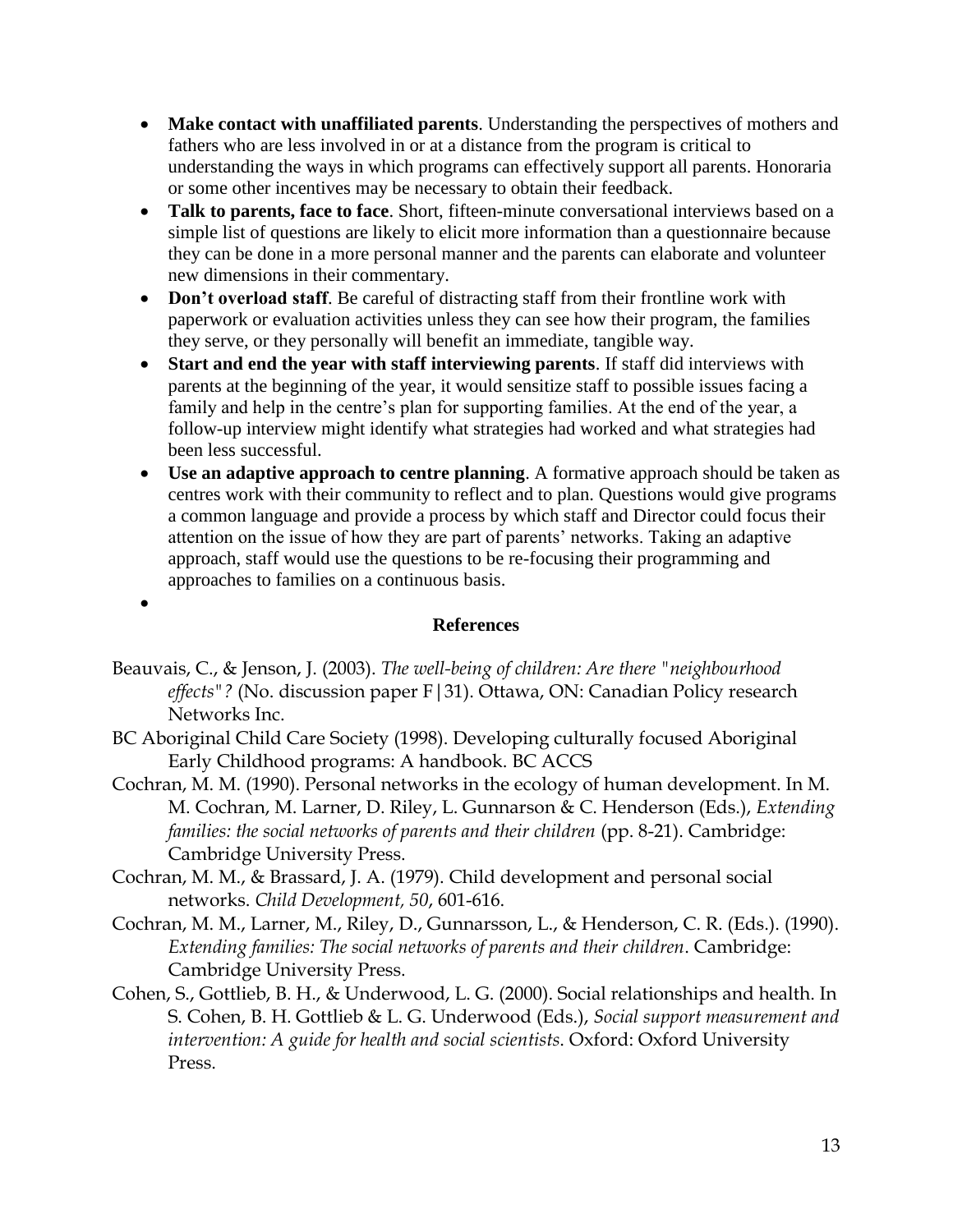- Cohen, S., Underwood, L. G., & Gottlieb, B. H. (Eds.). (2000). *Social support measurement and intervention: A guide for health and social scientists*. Oxford: Oxford University Press.
- Davies, G., & Mayfield, M. I. (1981). A program for native infants and families. *Daycare and Early Education, winter*, 12-14.
- Doherty, G. (2001). *Targeting early childhood care and education: Myths and realities* (Occasional paper no. 15). Toronto: Child care Resource and Research Unit, Centre for Urban and Community Studies, University of Toronto.
- Fagan, J., & Iglesias, A. (1999). Father involvement program effects on fathers, father figures, and their Head Start children: A quasi-experimental study. *Early Childhood Research Quarterly, 14*(2), 243-269.
- Gignac, J. (2001). A look inside a Head Start program. *The Early Childhood Educator: The Journal of Early Childhood Educators of British Columbia, 16*(4), 12-13.
- Greenwood, M., & Fiske, J.-A. (2003). *Social support project: BC Aboriginal Head Start*.
- Health Canada (2001). *Aboriginal Head Start Principles and Guidelines.* Ottawa: Health Canda.
- Hubbs-Tait, L., Culp, A. M., Huey, E., Culp, R., Starost, H.-J., & Hare, C. (2002). Relation of Head Start attendance to children's cognitive and social outcomes: moderation by family risk. *Early Childhood Research Quarterly, 17*, 539-558.
- Kessler, R. C., Price, R. H., & Wortman, C. B. (1985). Social factors in psychopathology: Stress, social support, and coping processes. *Annual Review of Psychology, 36*, 573- 611.
- MacPhee, D., Fritz, J., & Miller-Heyl, J. (1996). Ethnic variations in personal social networks. *Child Development, 67*, 3278-3295.
- Mayfield, M. I., & Davies, G. (1984). An early intervention program for Native Indian infants and their families. *Canadian Journal of Public Health, 75*, 450-453.
- McCain, M. N., & Mustard, J. F. (1999). *Reversing the real brain drain: The early years study* (Final Report). Toronto: Canandian Institute for Advanced Research.
- Mead, S., Clarson, S., Stewart, T., Cordes, P., & Bates, W. (1997). *The Alaska Head Start Family Wellness Demonstration Project*. Anchorage: Prevention Associates, Inc.
- Miller, A., & Harwood, R. (2001). Long-term socialisation goals and the construction of infants's social networks among middle class Anglo and Puerto Rican mothers. *International Journal of Behavioral Development, 25*(5), 450-457.
- Myers, R. (1992). *The twelve who survive: Strengthening programmes of early childhood development in the Third World*. London: Routledge.
- Oyemade, U. J., Washington, V., & Gullo, D. F. (1989). The relationship between Head Start parental involvement and he economic and social self-sufficiency of Head Start families. *Journal of Negro Education, 58*(1), 5-16.
- Powell, D. R. (1989). Families and early childhood programs. In *Research Monographs of the National Association for the Education of Young Children* (Vol. 3, pp. 89-112). Washington, DC: National Association for the Education of Young Children.
- Powell, D. R. (1998). Reweaving parents into the fabric of early childhood programs. *Young Children*, 53(3): 60-67.